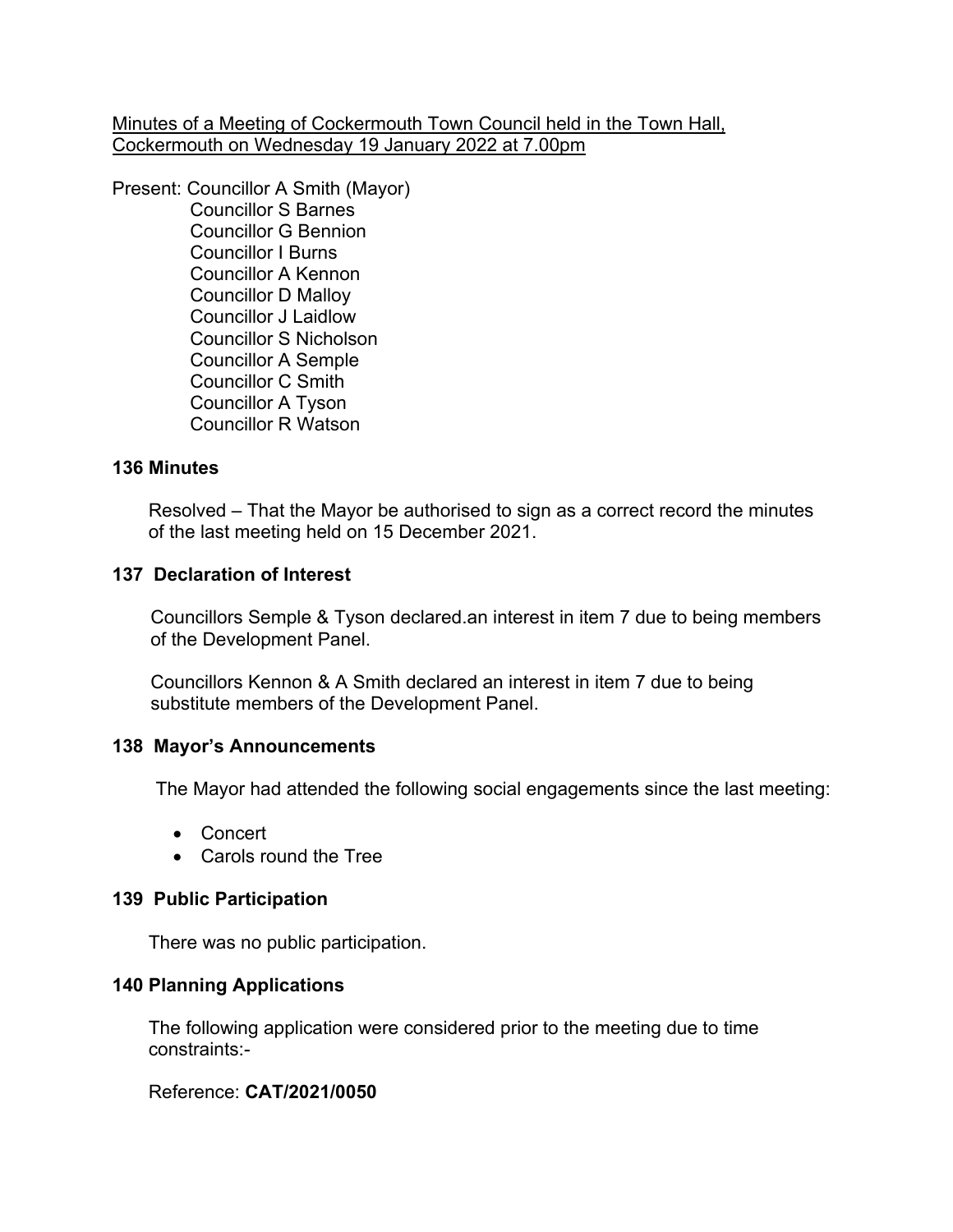Proposal: Alnus (T1) - permission is sort to crown lift and crown reduce the canopy of the tree by 35% back from the fence of the private residence and the boundary of the adjacent sub station Sycamore (T2) - permission is sort to fell, remove and kill the root of the self seeded tree within the mixed planted area

Location: Beckside Close, Cockermouth, CA13 9PW

Recommended – Approval

### Reference: **FUL/2021/0312**

Proposal: Construction of first floor extension to dental practice

Location: St Helens Dental Practice, Market Place, Cockermouth, CA13 9NQ

Recommended – Approval

Reference: **HOU/2021/0261**

Proposal: Erection of a porch

Location: 5 Romely Place, Cockermouth, CA13 0AF

Recommended – Approval

Reference: **HOU/2021/0272**

Proposal: Single Storey rear and side wrap around extension

Location: 90 The Parklands, Cockermouth, CA13 0WW

Recommended – Approval

Reference: **HOU/2021/0274**

Proposal: Two storey extension to side

Location: 8 Dunmail Crescent, Cockermouth, CA13 0AG

Recommended – Approval

The following applications were considered at the meeting:-

Reference: **HOU/2021/0278**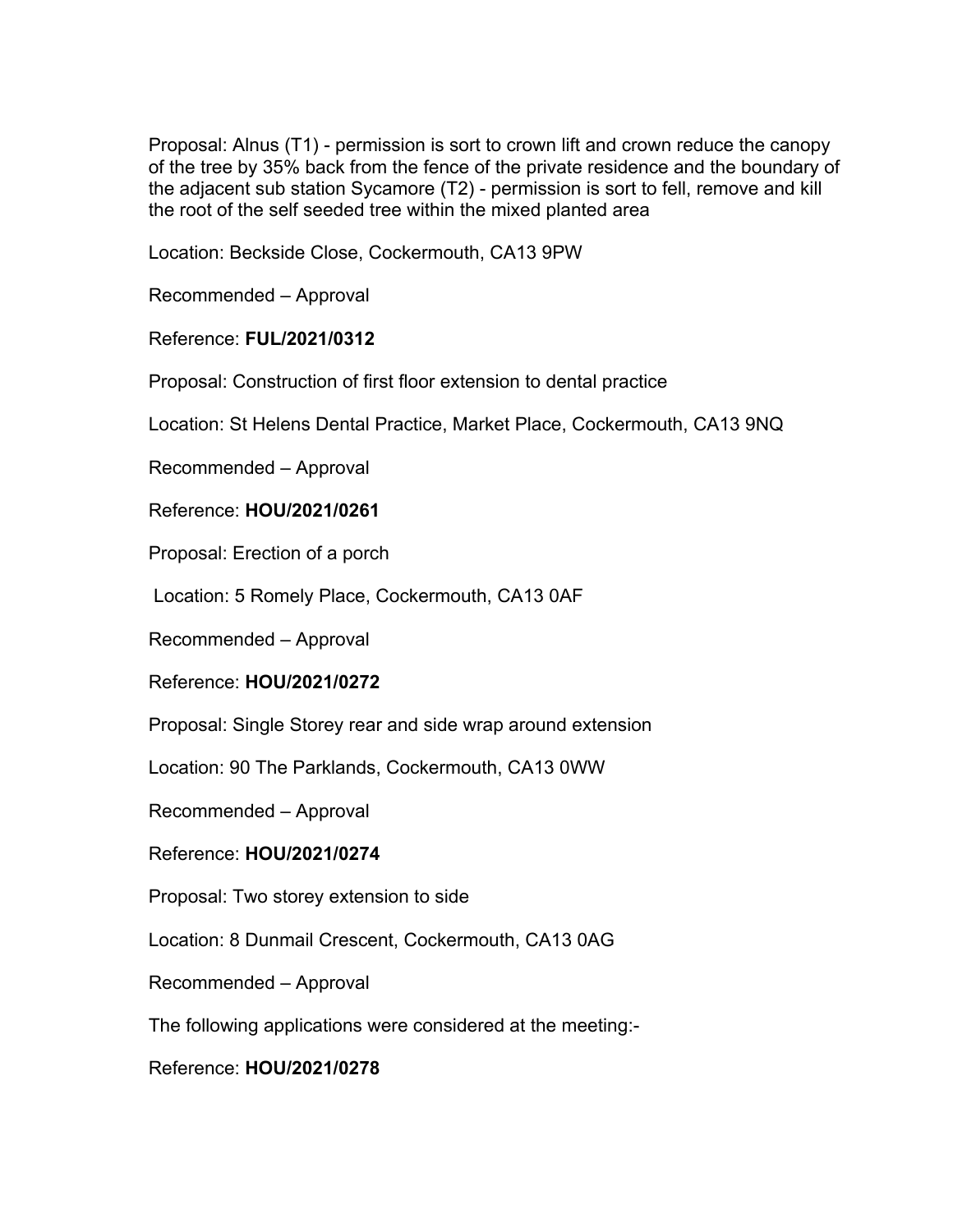Proposal: Replace existing crittal windows and external side door

Location: 70 Kirkgate, Cockermouth CA13 9PH

Recommended - Approval

Reference: **LBC/2021/0039**

 Proposal: Listed building consent to replace existing crittal windows, staircase, loft stairs with loft ladder, external side door, remove existing en-suite and remodel bathroom/loft access to include small utility and store

Location: 70 Kirkgate, Cockermouth, CA13 9PH

Recommended - Approval

Reference: **FUL/2021/0323**

 Proposal: Re-submission of application FUL/2021/0029 for the conversion and extension of first floor from former bank facilities to three, one bed apartments

Location: 23, Station Street, Cockermouth, CA13 9QW

Recommended - Approval

## **141a Schedule of Payments**

Resolved – That payments in the sum of £2,455.03 be approved.

#### **141b Budget and Precept**

Resolved – That our budget/precept for 2022/23 be set at £263,442.

#### **141c Internal Audit**

Resolved – That Georgina D Airey remain as our internal auditor.

#### **142a Local Government Reorganisation**

Kim Rennie has started her role as LGR Programme Director and attended her first Programme Board Meeting.

 Kim has extensive leadership experience delivering improvement and change programmes within local government and will provide leadership for the programme working to establish two new unitary councils.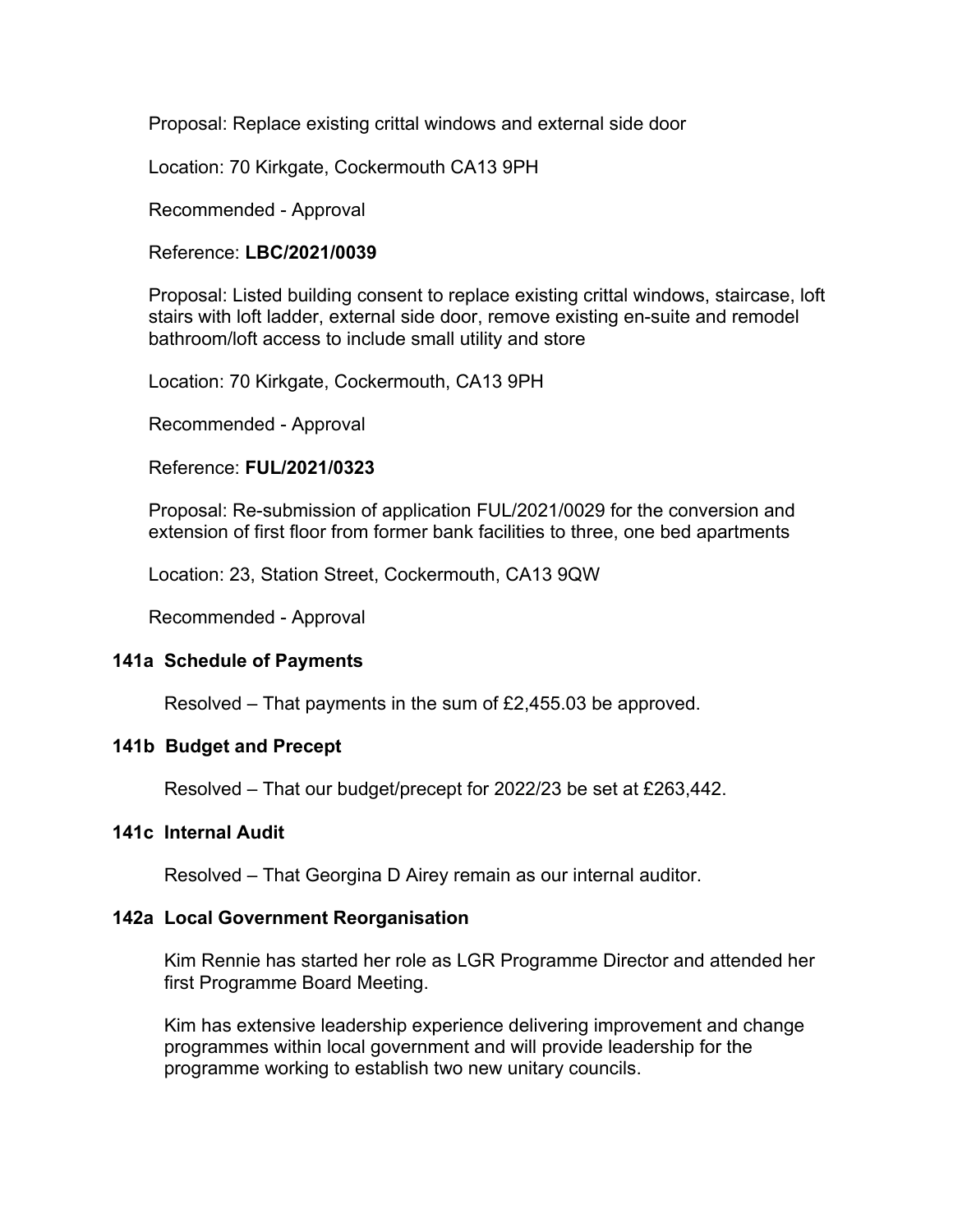Agreed – That the contents of the LGR Town and Parish Council Newsletter be noted.

## **142b Wildflower Area**

 The Civic Trust is proposing to lead a project in association with the Cockermouth Loving Earth Group to create a wildflower area on St. Helens Street and was requesting the support of the Town Council in particular to ensure that the grass at this location is only cut between October and February.

 Resolved – That the project be supported and our financial contribution towards the purchase of the wildflowers for the project be acknowledged.

### **143 Clerk's Report**

Agreed – That the contents of the report be noted.

## **144 Welcome Back Fund**

Those present discussed the Planter Sub Group's recommendations and costings for new planters for Main Street. These were agreed.

 Other suggestions considered included the purchase of ropelight to restore our Christmas motifs, cleaning the Mayo statue, a Love our Local print and direct Marketing campaign, the purchase of replacement led bulbs for our christmas festoon.

 Resolved – a) That planters be purchased from Gordon Ellis & Co at a cost of £7,187.26

b) That the cleaning of the Mayo Statue be supported.

c) That a price to plant up the new planters be sought from Tivoli.

 d) That a definitive answer about the funding of the Mural be sought from Allerdale. If funding is supported a price be obtained for appropriate boarding.

## **145 Wildflower Meadow opposite Castle**

 Those present discussed whether or not to allow an area of the land opposite the Castle in the Memorial Gardens to remain unmown and develop into a floodplain meadow.

Resolved  $-$  a) That this proposition be not supported as it was agreed that the site was not appropriate.